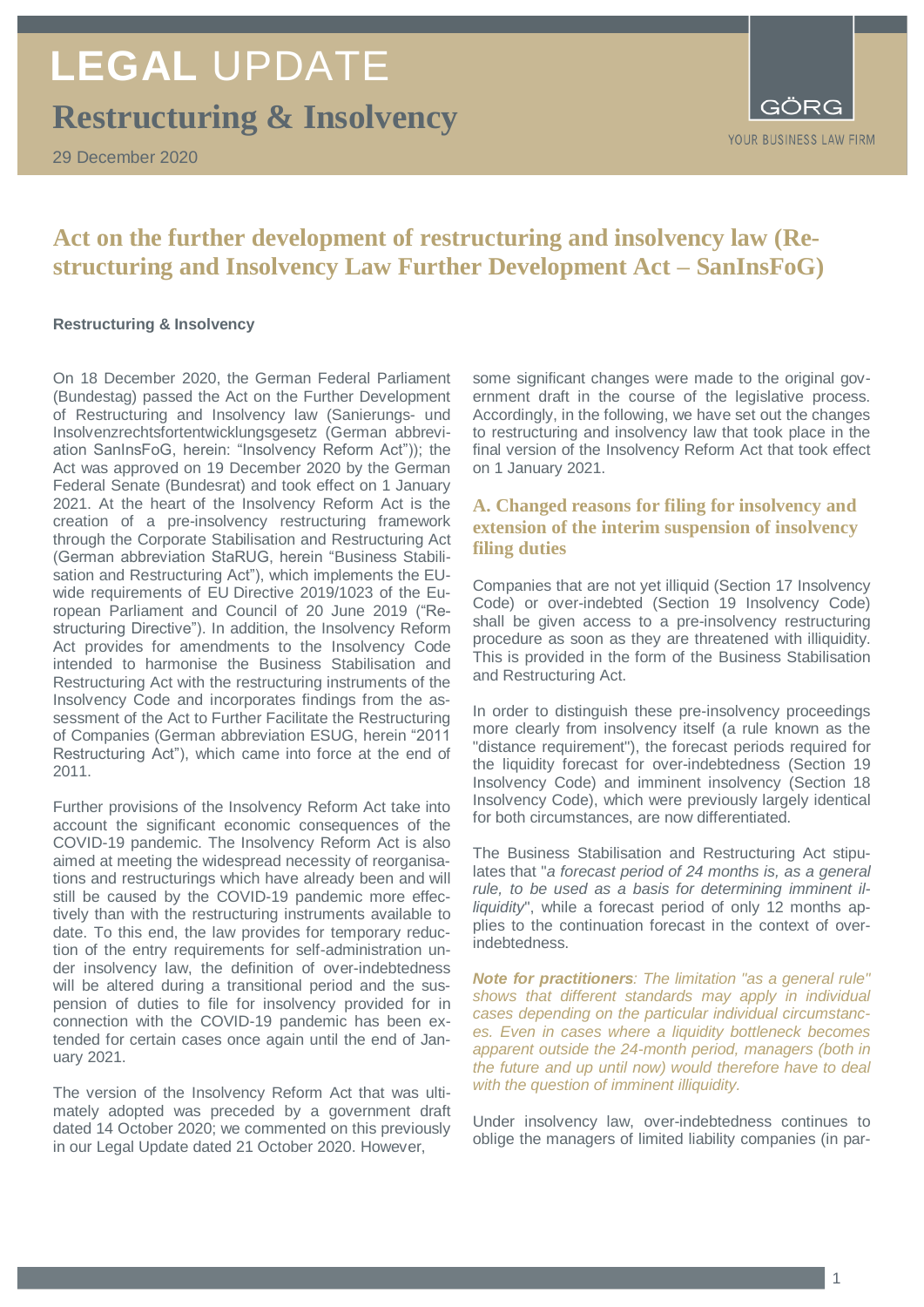GORG YOUR BUSINESS LAW FIRM

ticular GmbH, GmbH & Co. KG, and AG) to file for insolvency, just as in the event of (actual) illiquidity. However, the Insolvency Reform Act provides for an extension of the maximum insolvency application period from three to six weeks in the event of over-indebtedness. This is intended to enable managers to avert over-indebtedness.

*Note for practitioners: Despite an extension of the application deadline in the event of over-indebtedness, managers should note that the deadline is still only available if the applicant can expect to resolve the overindebtedness within the six-week period. If it is already clear before the expiry of the deadline that overindebtedness cannot be eliminated in time, the insolvency petition must be filed immediately. If the elimination of over-indebtedness has not yet been successful and a restructuring plan has not been prepared or appears unlikely to succeed, then as of 1 January 2021, the circumstances of each individual case will have to be examined to determine whether and to what extent the six-week application period can still be used.*

In order to take account of the special circumstances of the COVID-19 pandemic, the definition of overindebtedness will apply only in a weakened form for a transitional period between 1 January 2021 and 31 December 2021 for companies that are over-indebted as a result of the COVID-19 pandemic by reducing the period for the continuation forecast from twelve to four months. The pandemic will be assumed to be responsible for overindebtedness where a company's sales from ordinary business activities in 2020 have dropped by at least 30 % compared to the previous year, the business was not illiquid on 31 December 2019and where the business achieved positive results from ordinary business activities in the last financial year completed before 1 January 2020 (Section 4, Covid Insolvency Act).

In certain cases (only), the Insolvency Reform Act once again provides a special COVID exemption from the duty to file for insolvency until the end of January 2021. The Covid Insolvency Act provided exceptions until the end of September 2020 for businesses threatened by insolvency as a result of the COVID-19 pandemic (please see our Legal Update dated 3 April 2020). This suspension was later extended for over-indebted businesses until 31 December 2020 (subject to the original exception tests). Under the Insolvency Reform Act, the legislator wishes to once again suspend the duty to file for insolvency under the Covid Insolvency Act for businesses that meet the requirements to receive state support programmes to alleviate the economic effects of the COVID-19 pandemic

but which were not yet able to successfully make use of these. Under Section 1 (3) of the Covid Insolvency Act, and subject to the further tests contained in Section 1 of the Covid Insolvency Act (see the details of these in our Legal Update dated 3 April 2020), the managing directors of limited liability corporations are not required to file for insolvency in spite of the corporation being illiquid or over-indebted where the corporation (i) applied for financial support under the COVID support programmes in the period from 1 November 2020 to 31 December 2020 or (ii) is entitled to file such an application, but has not been able to do so for legal or factual reasons. Businesses that clearly have no chance to obtain financial support measures, or for which such measures will not be sufficient to remedy their insolvent condition, will not benefit from the suspension of the duty to file.

#### **B. Managerial duties in a crisis**

The Business Stabilisation and Restructuring Act now expressly obliges managers to set up an early warning system for crises and to react accordingly to recognisable business threats (Section 1 (1) Business Stabilisation and Restructuring Act). Further duties contained in other legislation remain unaffected (Section 1 (3) Business Stabilisation and Restructuring Act).

Within a restructuring proceeding governed by the Business Stabilisation and Restructuring Act, managers are additionally required to take efforts to ensure that the debtor business undertakes the restructuring with the due care of a conscientious businessperson and protects the interests of the sum of the creditors. In the event this duty is breached, managers are liable towards the business in the amount of damage incurred by creditors unless the managers are not culpable for the breach (Section 43 Business Stabilisation and Restructuring Act).

An essential innovation for managers that was originally contained in the government draft was abandoned in the Insolvency Reform Act that was ultimately passed: In the government draft, it was expressly intended that the managers of limited liability companies would be obliged, when *imminent illiquidity* was apparent, to orient the management of the company primarily to the interests of creditors and only secondarily to those of shareholders and other stakeholders ("*other affected parties"*). This is known as the *shift of fiduciary duties*. Even prior to the amendments, some commentators on the law at the time took the view that in imminent illiquidity circumstances, management is already obliged to review restructuring measures (including filing an insolvency application for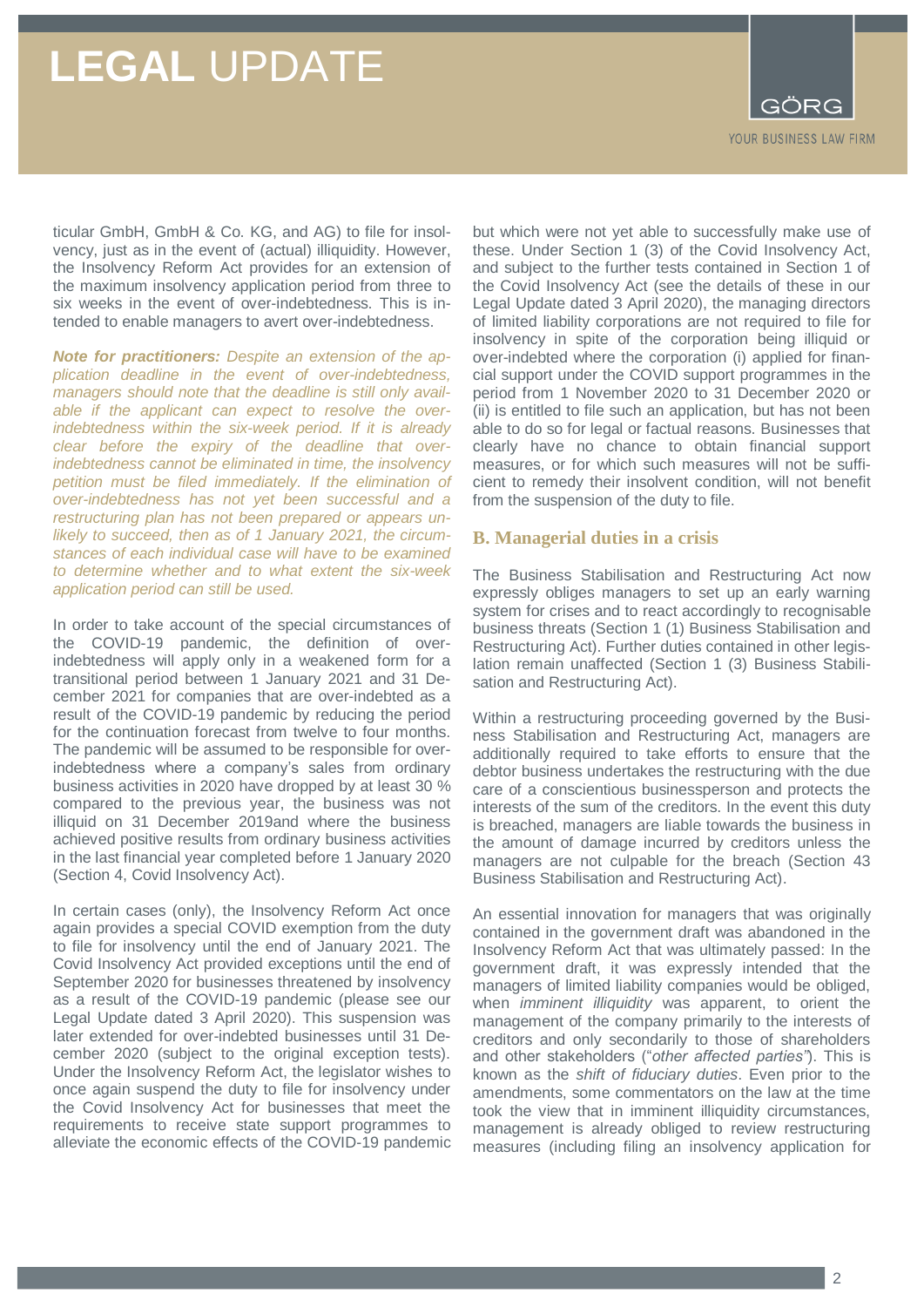GORG YOUR BUSINESS LAW FIRM

self-administration) and potentially to undertake these measures even against the will of the shareholders (see on this: *Hölzle*, ZIP 2013 at 1846). It therefore remains to be seen whether and to what extent court decisions and legal policy discussions will stake out such a shift in fiduciary duties above and beyond strict interpretation of the general statutory norms on management's duties to act (in particular under Section 43 GmbHG, Section 93 (1) AktG). A basis for an expanded interpretation is provided for in Art. 19 of the Restructuring Directive, according to which Member States must ensure that, in the event of a "*likelihood of insolvency*", management has due regard to, *inter alia*, "*the interests of creditors, equity holders and other stakeholders*" and "*the need to take steps to avoid insolvency*".

*Note for practitioners: In spite of the removal of the original provision in the government draft, having regard to the requirements of the Restructuring Directive, management will remain subject to tension between the interests of shareholders and creditors. It accordingly appears all the more important that management documents precisely how and for what reasons it makes use of its discretionary powers in crisis situations. This is the only way to minimise the risk of "hindsight bias" due to retroactive evaluations if managerial decisions are later reviewed in court in a subsequent liability suit.*

### **C. Key elements of the restructuring framework**

### **I. Restructuring plan**

The core of the Business Stabilisation and Restructuring Act is the provision of a restructuring plan based on the insolvency plan procedure, which can also be enforced in a binding manner against the resistance of dissenting minorities. The restructuring plan allows for a flexible structuring of a debtor's legal relationships threatened with illiquidity in the form of a 'modular system' from which the debtor can select those instruments which it requires in its specific restructuring situation. Accordingly, it is not a collective procedure. Rather, the plan can be limited to include only certain selected creditor groups chosen based on "*appropriate criteria*". (Section 8 Business Stabilisation and Restructuring Act). The Business Stabilisation and Restructuring Act is thus intended to close the gap between restructuring possibilities within insolvency proceedings and non-insolvency consensual restructuring solutions, and to eliminate the obstruction potential of individual "holdout creditors". However, the Act excludes claims by employees, claims arising from intentional torts, and fines from inclusion in a restructuring plan.

In principle, the primacy of freedom of contract applies to the design of the restructuring plan and accompanying measures, just like with an insolvency plan. The parties accordingly enjoy general contractual freedom to structure their legal relationships, whereby the Business Stabilisation and Restructuring Act expressly emphasises that the following legal relationships can be subject to the restructuring process:

- liabilities of the debtor (e.g. by (partial) waiver of claims),
- collateral provided by the debtor, and third-party collateral (in return for appropriate compensation) provided by affiliates of the debtor (e.g. through release of collateral),
- "individual terms" of contracts in multilateral legal relationships between the debtor and a number of creditors. This refers in particular to syndicated loan agreements (e.g. by extending maturity or amending covenants or termination rights in a syndicated loan agreement), and, under certain circumstances, to bond terms and conditions (whereby, in the case of the latter, case-by-case review is necessary of whether inclusion in a restructuring plan brings advantages over a (possibly parallel) restructuring of the bond under the existing provisions of the German Bond Act),
- terms governing relations between creditors within these multilateral agreements or in intercreditor agreements concluded in connection therewith, in which the debtor itself – as in the case of intercreditor agreements – need not be involved at all (e.g. by amending necessary approval thresholds in syndicated loan agreements or adjusting intercreditor agreements),
- any share and membership rights in the debtor (e.g. through debt-to-equity swaps).

It should be noted that, following the model of Section 225a Insolvency Code, participation in the debtor itself, i.e. the rights of the shareholders, can also be included in the plan. This was criticised in discussions as an obstacle to initiation of proceedings, since the shareholder would then run the risk of losing its shares during restructuring. However, the provision follows the model of broad contractual freedom.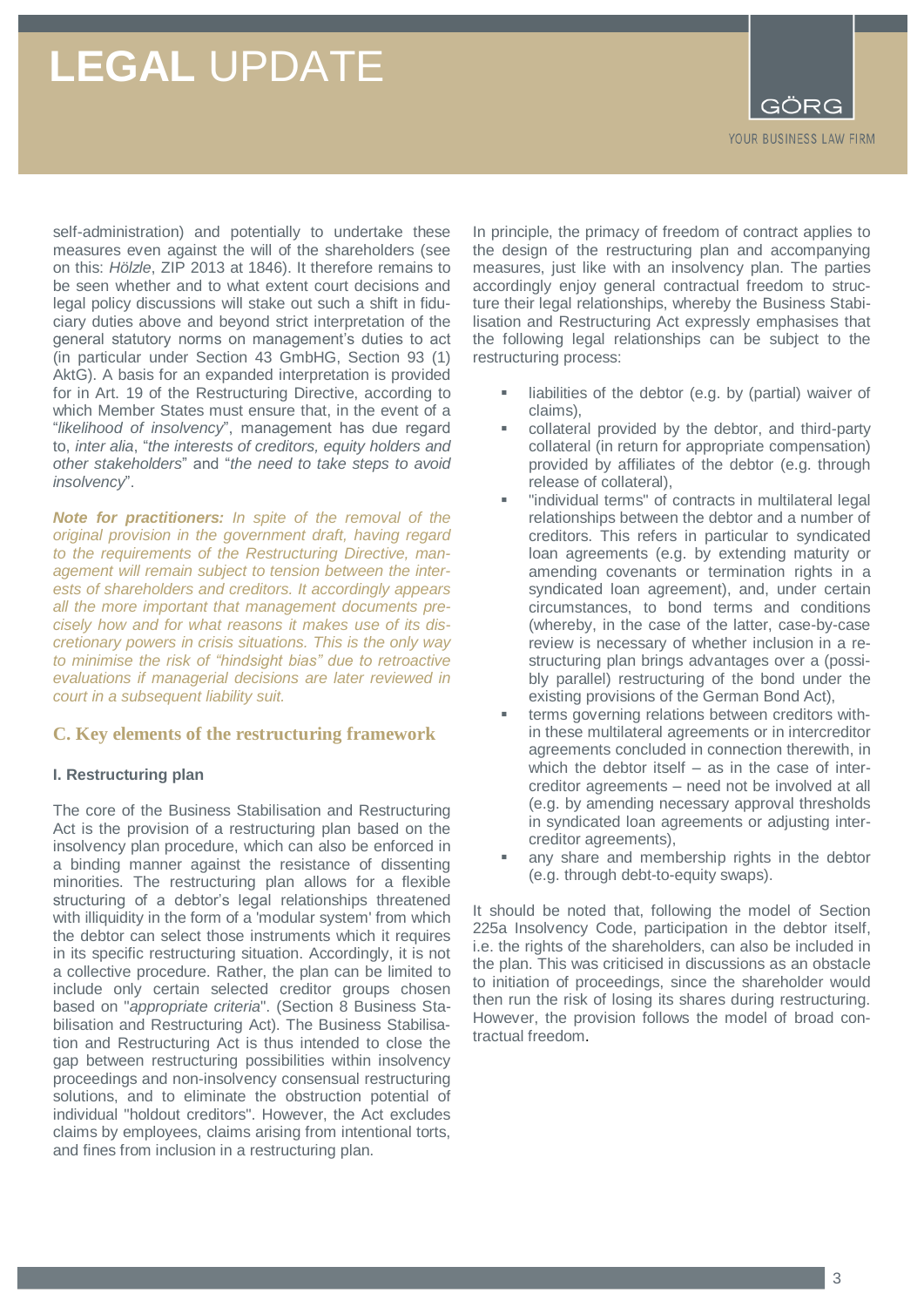

*Note for practitioners: To the extent that third-party collateral provided by group companies is included in the restructuring plan, the value of the third-party collateral must be settled accordingly. The regulation is therefore – and in our view rightly – to be understood above all as a measure to avoid potential disruptions and knock-on insolvencies by ensuring that the liquidation of third-party collateral within the framework of the restructuring happens in a coordinated manner based on the model as set out in Section 166 of the Insolvency Code. It also creates the possibility of structuring new financing (see under C. V.) in a flexible manner by making released third-party collateral available to new financing creditors.*

As expected, the Business Stabilisation and Restructuring Act does not contain any provisions on the tax consequences of restructuring, which is why § 3a of the Income Tax Code remains applicable.

*Note for practitioners: This means the restructuring process will generally also have to be accompanied by obtaining binding assessments from tax authorities. Obtaining such assessments in complex restructurings will usually take considerably longer than the time limits provided for in the Act for the implementation of a restructuring plan procedure. Accordingly, timely and comprehensive preparation of the restructuring process is essential. The necessary time period, also taking into account the tax authorities' expected processing time, determines the standards for action on the part of management and must be taken into account when selecting the "right" restructuring instrument (consensual restructuring, restructuring plan, or self-administration?).*

For the purpose of voting on the plan, the parties to be included in the plan are divided into groups with the same legal status (as a general rule (1.) secured creditors, (2.) unsecured creditors, (3.) creditors whose claims would be subordinate in insolvency proceedings; and (4.) shareholders). Relevant parties within the same group must, in principle, be treated equally in the restructuring plan. The principle of equal treatment interacts here with the assessment of the appropriateness of the selection of the participants to be involved in the plan, which, according to the principle, may not be arbitrary and must be justified by the specific plan.

Acceptance of the restructuring plan requires acceptance in principle by each group with at least 75 % of the voting rights; the voting rights are determined for secured creditors by the value of their collateral, for unsecured creditors by the amount of their claim, and for shareholders by their nominal share in the debtor's share capital or partnership interest. Disagreeing groups of creditors may, however, be outvoted (so-called "*Cross-Class Cram-Down*") if (i) the affected parties are not worse off under the plan than they would be without it, (ii) they are given an appropriate share in the economic value of the restructuring and (iii) the majority of the groups have agreed to the plan (in the case of only two groups, it should even be sufficient if only one group agrees) (Section 26 Business Stabilisation and Restructuring Act).

*Note for practitioners: By means of clever plan architecture, cram-down decisions will be possible even against majorities in the restructuring plan procedure if only two groups are (or may be) formed, since then the agreement of one group is sufficient to outvote the creditors in the rejecting group.*

#### **II. Are the proceedings public?**

The Business Stabilisation and Restructuring Act is intended to enable out-of-court restructurings, which, in principle, means that only parties involved in the proceedings will be made aware of them. For this reason, as in the case of a freehand restructuring, there are no formal requirements for starting restructuring negotiations and preparing the restructuring plan. Accordingly, the proceedings will also not be publicly disclosed.

However, if the debtor wishes to have a court review the plan in advance, carry out the voting procedure, or confirm the plan in court – which, for example, is mandatory in the case of cross-group majority decisions (the socalled *cross-class cram-down*) – it must file the restructuring plan with the competent restructuring court. The same shall apply if stabilisation orders (suspension of individual enforcements of claims by way of enforcement and realisation of collateral) or encroachments on contractual rights are to be requested from the court or approved (see under C. III.). However, even in this case, disclosure is made only to the parties to the proceedings, i.e. the creditors involved in the proceedings.

Notifying the competent restructuring court of the restructuring project has the advantage that obligations to file for insolvency are suspended while the restructuring matter is pending (Section 42 (1) Business Stabilisation and Restructuring Act). However, the debtor must notify the court of any illiquidity or over-indebtedness occurring during the proceedings, and failure to do so is punishable at criminal law. The court will set aside the restructuring matter if the restructuring plan has not already been im-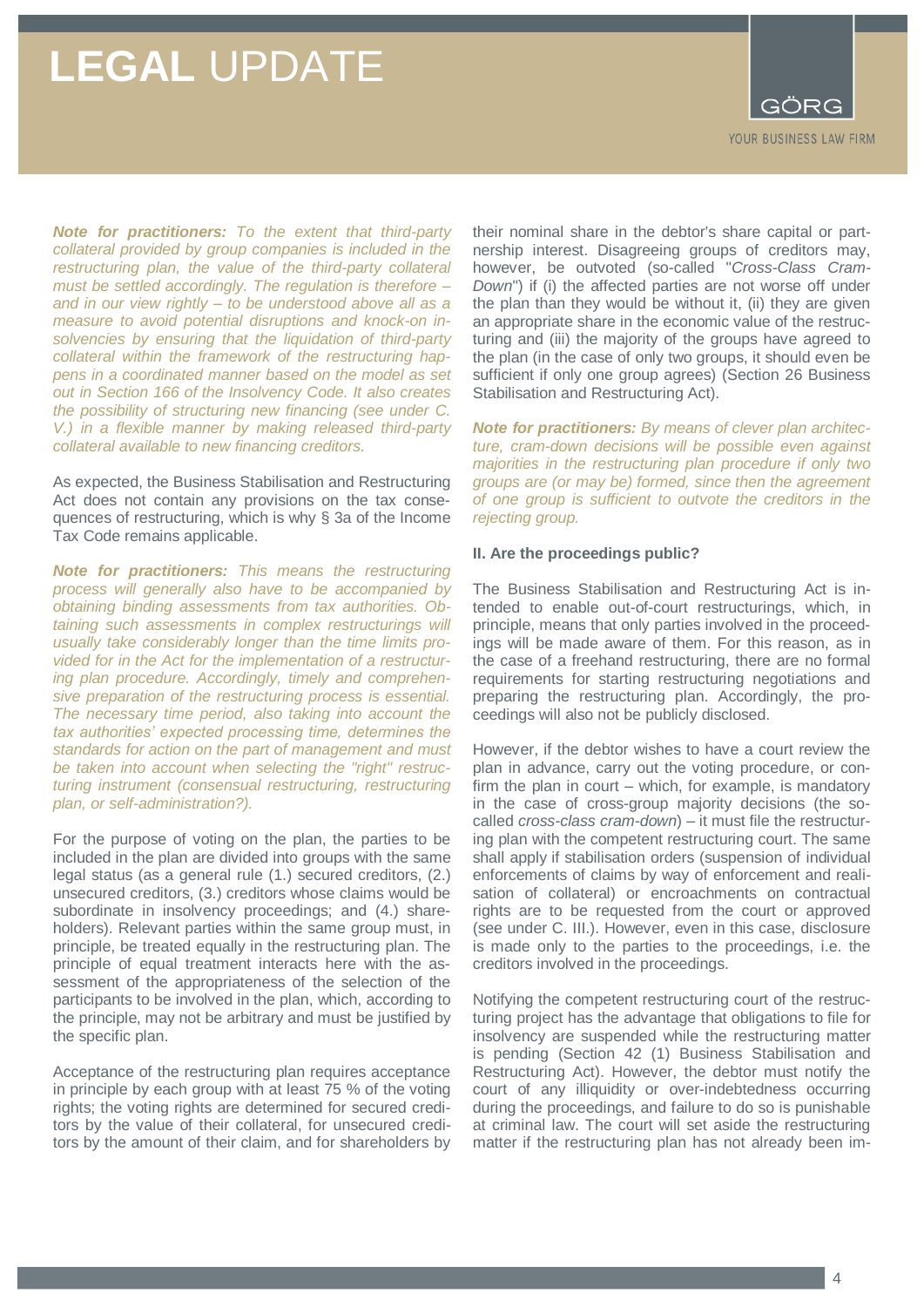plemented to such an extent that the opening of insolvency proceedings would obviously not be in the interest of the creditors, or if actual insolvency results from the termination or maturity of a claim after notification of the restructuring matter to the court, and the success of the restructuring plan is more likely than not.

### **III. Further measures to safeguard the restructuring plan**

The pre-insolvency restructuring procedure is a modular system. The debtor can reach into different drawers and take out the instruments needed in any specific case.

Accordingly, upon application by the debtor to secure the restructuring project, the court may issue stabilisation orders for a period of up to three months which prohibit creditors from enforcing their claims by way of enforcement and the realisation of collateral (Section 49 draft Business Stabilisation and Restructuring Act).

*Note for practitioners: With regard to the possibility of ordering a halt to realisation (Sections 49 (1) no. 2, 54 Business Stabilisation and Restructuring Act) for items encumbered with security interests, the Act makes comprehensive reference to Section 21 (2) no. 5 Insolvency Code. The relevant case law on the inapplicability of the realisation stop to current assets (BGH dated 24.01.2019 - IX ZR 110/17) specifies that in preliminary insolvency proceedings, the preliminary insolvency administrator must ensure that the collateral basis (storage security transfers, other collateral on inventories, lessor's liens) is not reduced by further access to the collateral. Section 54 (2) Business Stabilisation and Restructuring Act follows this logic. Accordingly, if a realisation ban is issued in the restructuring process, the debtor is obliged to separate or pay out the proceeds from the collection of claims assigned by way of security or from the sale or processing of movable property in which security interests exist, unless otherwise agreed with the secured parties. This means that the management or the restructuring officer will, where possible, be required to enter into "nongenuine (estate) credit agreements" with the secured parties in order not to have to separate collateral proceeds*.

During the moratorium, the right of creditors of the debtor to file for insolvency is also suspended (§ 58 Business Stabilisation and Restructuring Act). The duration of the order may, in certain circumstances, be extended for a further month when a plan offer is made and, after the application for court confirmation has been made, for up

to eight months after the initial order. The restructuring project can therefore be accompanied by a moratorium vis-à-vis all participating creditors.

*Note for practitioners: In practice, it will be necessary to carefully consider whether extending the proceedings to supplier creditors, in particular, is appropriate and conducive to restructuring. This is the case because their inclusion will usually result in the cancellation, or at least freezing, of lines by trade credit insurers, which would significantly increase the liquidity needs of the debtor company due to the significant reduction of payment target terms or even a switch to advance payment. A resulting working capital requirement would then have to be made available again by financiers, because countervailing liquidity advantages, such as the insolvency funding effect in insolvency proceedings, for example, are not offset by this.*

Section 44 Business Stabilisation and Restructuring Act also contains a provision similar to Section 119 Insolvency Code, according to which contractual clauses which link the termination of a contract to the pendency of a restructuring plan or the use of the Business Stabilisation and Restructuring Act are invalid.

The government draft of the Business Stabilisation and Restructuring Act originally additionally provided another provision under which contracts entered into by the debtor would be able to be terminated in the context of a restructuring plan process. This would have allowed businesses, in particular those with chain stores, to use a restructuring plan to divest themselves of long-term lease agreements (and accordingly, from unprofitable sites). The contract termination instrument was subject to relatively strong criticism in the legislative process having regard to freedom to contract principles; now, this consolidation opportunity is reserved exclusively for insolvency proceedings. In international comparisons, the Business Stabilisation Act is not as advanced as, for example, the "Dutch scheme", which is the Netherlands variation for restructuring proceedings and which provides for the opportunity to terminate long-term contracts.

#### **IV. Inclusion of a restructuring officer**

Restructuring proceedings pursuant to the Business Stabilisation and Restructuring Act are designed as proceedings in which the debtor retains its autonomy. In principle, the debtor therefore controls the restructuring plan proceedings itself, and retains control over its company.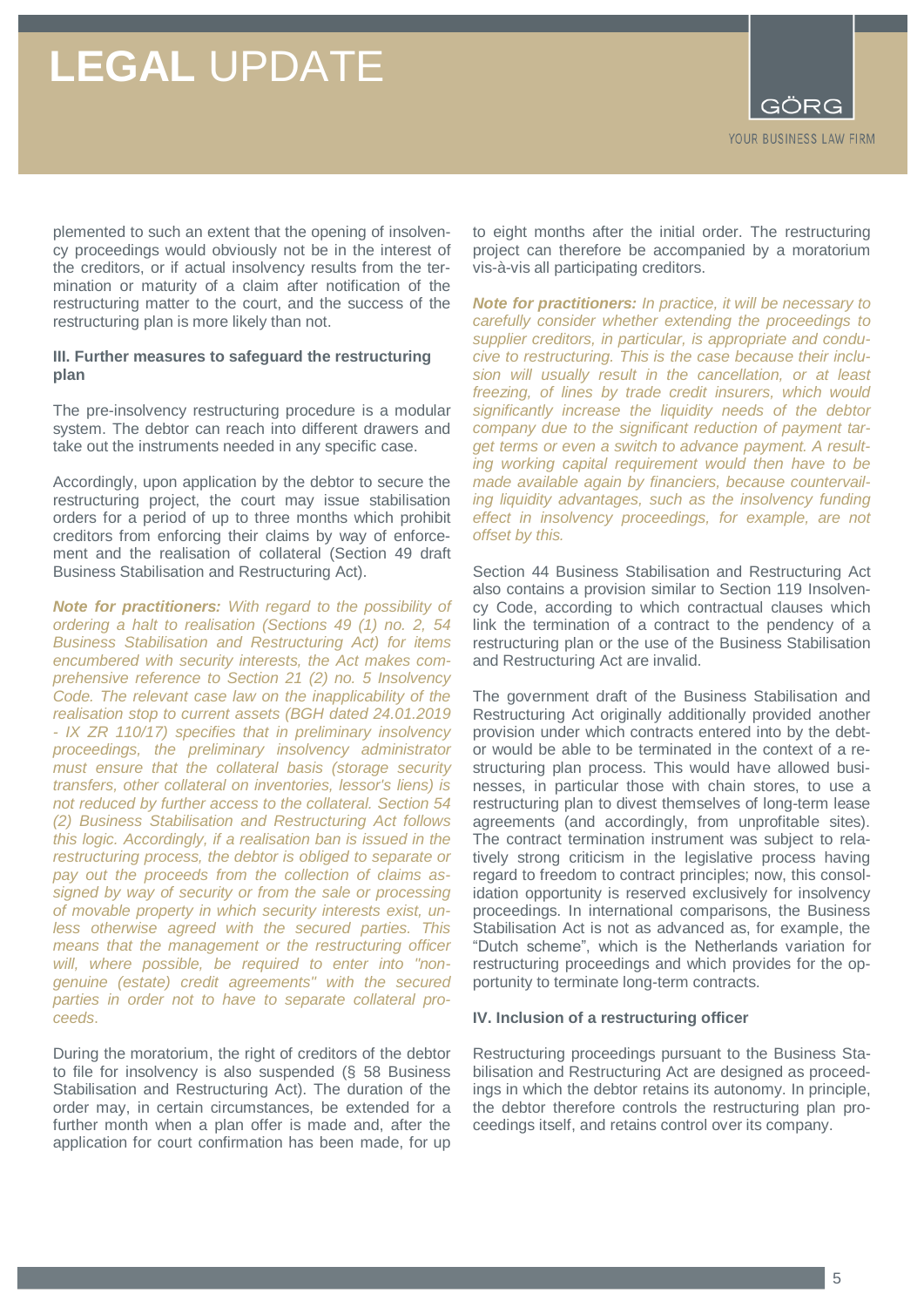

However, as soon as the level of fully consensual settlement is abandoned, i.e. a majority decision against minorities is to be enforced or a moratorium ordered, the Business Stabilisation and Restructuring Act provides for the restructuring court to involve a restructuring officer as an independent supervisory and mediating body. In particular, the restructuring court must appoint a restructuring officer (apart from exceptional cases) if (i) consumers, micro, small, or medium-sized enterprises are involved, (ii) stabilisation orders are issued, or (iii) it is foreseeable that the plan can only be implemented against the resistance of individual plan participants (Section 73 Business Stabilisation and Restructuring Act). The scope of the powers of oversight and participation conferred on the restructuring officer is at the discretion of the court. In particular, the court may also entrust the restructuring officer with certain oversight tasks as an expert (e.g. on whether illiquidity is imminent, or whether compensation for the release of intra-group third-party collateral is adequate).

*Note for practitioners: We expect the fully autonomous execution of proceedings to remain mere theory. While purely consensual restructurings are already possible today, the advantage of the procedure lies precisely in the fact that it allows moratoriums to be ordered and minorities overruled. The use of these measures will, however, necessarily lead to the appointment of a restructuring officer, who will be given extensive (oversight and auditing) tasks and powers, because the restructuring courts will not have the resources to be able to examine the project in detail within the time frame provided for by law.*

*Note for practitioners: According to the Business Stabilisation and Restructuring Act, the restructuring officer is to be remunerated on the basis of appropriate hourly*  rates, the amount of which is to be determined by the *restructuring court taking into account the complexity of the restructuring situation and the qualifications of the officer. The remuneration should ordinarily be up to EUR 350 per hour for the restructuring officer him or herself and up to EUR 200 per hour for qualified employees. In view of the extensive tasks of the restructuring officer (e.g. auditing claims and collateral) and his or her liability towards affected parties as provided for in Section 75 (4) Business Stabilisation and Restructuring Act, these hourly rates fall well short of normal market compensation, at least with respect to major restructuring projects. It can therefore be assumed that in larger and more complex restructuring cases, the practice will be to use the different remuneration provided for in the Act (Section 83 Business Stabilisation and Restructuring Act) for special cases (which permit higher hourly rates or compensation calculated on the basis of the value of the claims included in the restructuring plan or the company assets).*

Irrespective of the conditions under which a restructuring officer is mandatory, an "optional restructuring officer" (Section 77 Business Stabilisation and Restructuring Act) may also be appointed at the request of the debtor or of creditors who hold more than 25 % of the voting rights in a group to assist the debtor and creditors in drawing up and negotiating the restructuring plan.

#### **V. Securing new financing**

The restructuring plan may also contain provisions on new financing commitments and their collateralisation (in the form of personal and/or asset security) (Section 12 Business Stabilisation and Restructuring Act). Aside from some exceptional cases, the provisions of a restructuring plan and the legal acts taken to execute it are not subject to a subsequent insolvency law claw-back claim under Sections 129 *et seq.* Insolvency Act until the occurrence of a "*sustainable restructuring*" (§ 90 (1) Business Stabilisation and Restructuring Act). This privilege provides financiers with greater legal certainty, particularly with regard to possible claw-back actions regarding the collateralisation of new financing. However, such preferential treatment will not apply to subordinated shareholder loans and their collateralisation. Furthermore, the exclusion of claw-back claims is only intended to protect (external) financiers from a failure of the planned restructuring concept which unexpectedly leads to insolvency. If, on the other hand, the debtor's insolvency occurs at a later point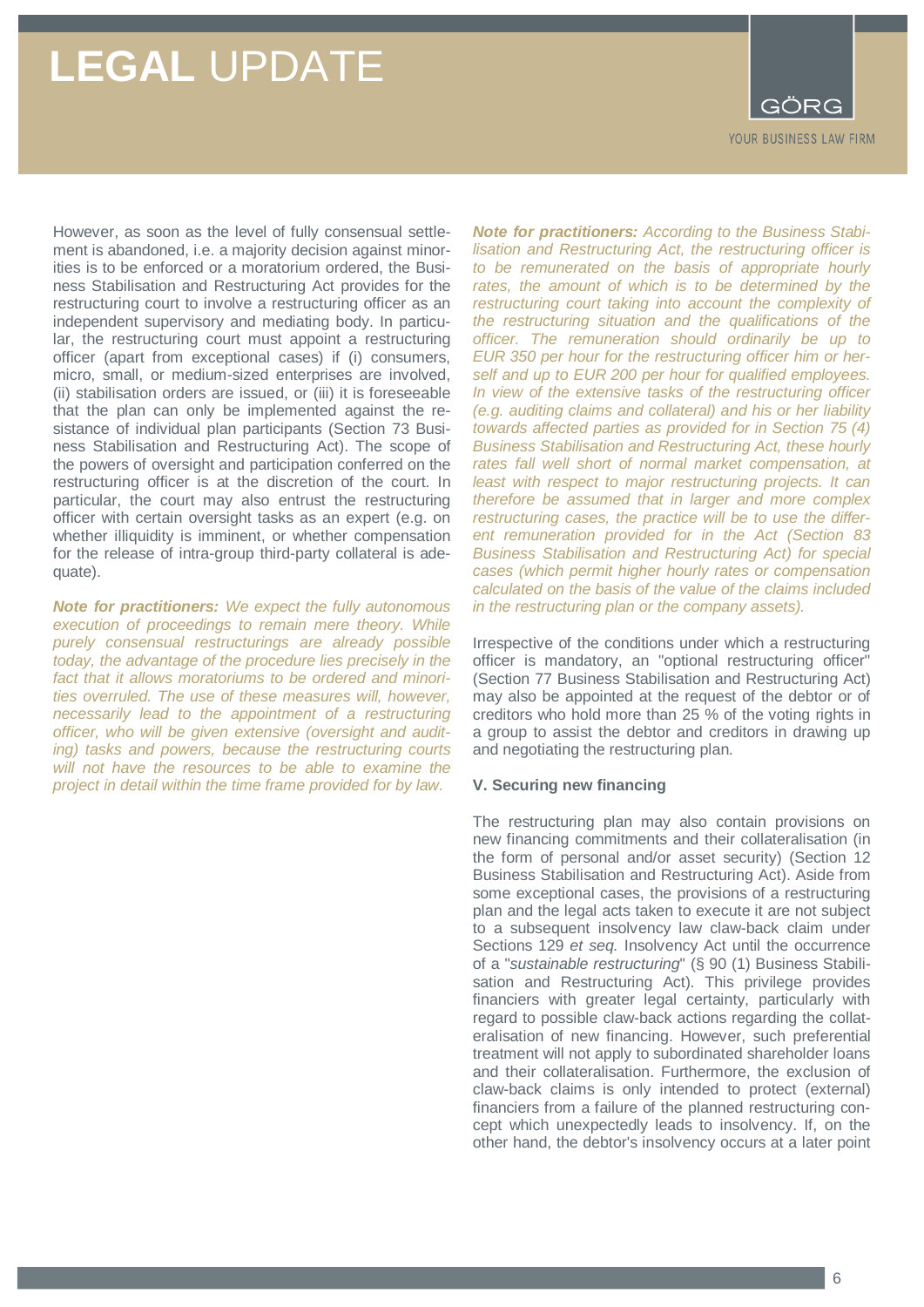

in time, independently of the restructuring project, and thus only *after* the occurrence of a "*sustainable restructuring*", the protection against claw-back claims no longer applies. This restriction corresponds to Section 39 (4) sentence 2 Insolvency Code, which regulates an exception to subordination under insolvency law for shareholder loans made to effect a restructuring.

Further legal risks in connection with restructuring financings outside of restructuring plans are to be minimised by ensuring that legal acts undertaken in the knowledge of a restructuring plan project are not regarded as an improper contribution to culpable delay in filing for insolvency (Section 89 (1) Business Stabilisation and Restructuring Act).

*Note for practitioners: The privileged status of new financing schemes with regard to the exclusion of clawback claims is mainly limited to the collateralisation of those schemes. According to the explanatory memorandum to the original government draft (which was adopted without changes for the provision on claw-back protection), however, Section 90 (1) Business Stabilisation and Restructuring Act is not intended to cover loan repayments, as these are not included in the "implementation" of the restructuring plan.*

#### **VI. Restructuring moderation**

Independently of restructuring plan proceedings, the Business Stabilisation and Restructuring Act provides for the possibility, at the debtor's request, of a court appointment of a restructuring moderator for a period of up to three months. The moderator mediates between the debtor and its creditors in an economic crisis and assists in drawing up a (consensual) restructuring concept. The restructuring moderation can result in the preparation of a restructuring settlement which, if confirmed by a court, is subject to the same privileges against claw-back claims as the measures of a restructuring plan (see above under V.).

However, unlike the restructuring plan, a settlement does not allow enforcement against the will of obstructive creditors. The restructuring moderation tool is intended in particular for micro and small enterprises, which can quickly be financially overwhelmed by the costs of professional external restructuring consultation.

### **D. Amendments to self-administration and insolvency plan proceedings**

Finally, the Insolvency Reform Act provides for changes to insolvency law self-administration and insolvency plan proceedings.

In particular, the entry barriers for recourse to selfadministration shall be raised, which serves the interest of creditors. In future, the debtor must accompany its request for self-administration with a self-administration plan which must contain, in particular: (i) a financial plan for a period of six months, (ii) a specific restructuring concept, (iii) a description of the status of negotiations on restructuring with creditors, (iv) a description of the arrangements to ensure that all the debtor's obligations under insolvency law are met, and (v) a description of the expected additional or reduced costs of selfadministration compared with customary insolvency proceedings. Before initiating self-administration proceedings, the insolvency court must review the selfadministration plan for completeness and conclusiveness.

However, under Section 5 of the Covid Insolvency Act, the provisions governing self-administration proceedings remain applicable in their original form provided that selfadministration is applied for between 1 January 2021 and 31 December 2021 and the illiquidity or overindebtedness of the applicant is based on the COVID-19 pandemic. It must be certified by an expert that the insolvency situation was caused by the pandemic.

*Note for practitioners: The order of a moratorium under the Business Stabilisation and Restructuring Act should, in future, generally rule out the admissibility of selfadministration proceedings for a period of three years. This means that if the restructuring plan fails, selfadministration is, in principle, no longer possible. Only externally-managed insolvency proceedings are permitted. This makes it all the more important for the parties involved to carefully consider which restructuring instrument (a restructuring plan with targeted interventions, for example in the financing structure, or self-administration with comprehensive restructuring) best meets the economic challenges faced by the respective company.*

For insolvency plan proceedings, in particular, the Act creates the opportunity (in accordance with the provisions in the Business Stabilisation and Restructuring Act governing restructuring plans) to include in the plan intragroup third-party collateral which were provided by affiliates for liabilities of the debtor.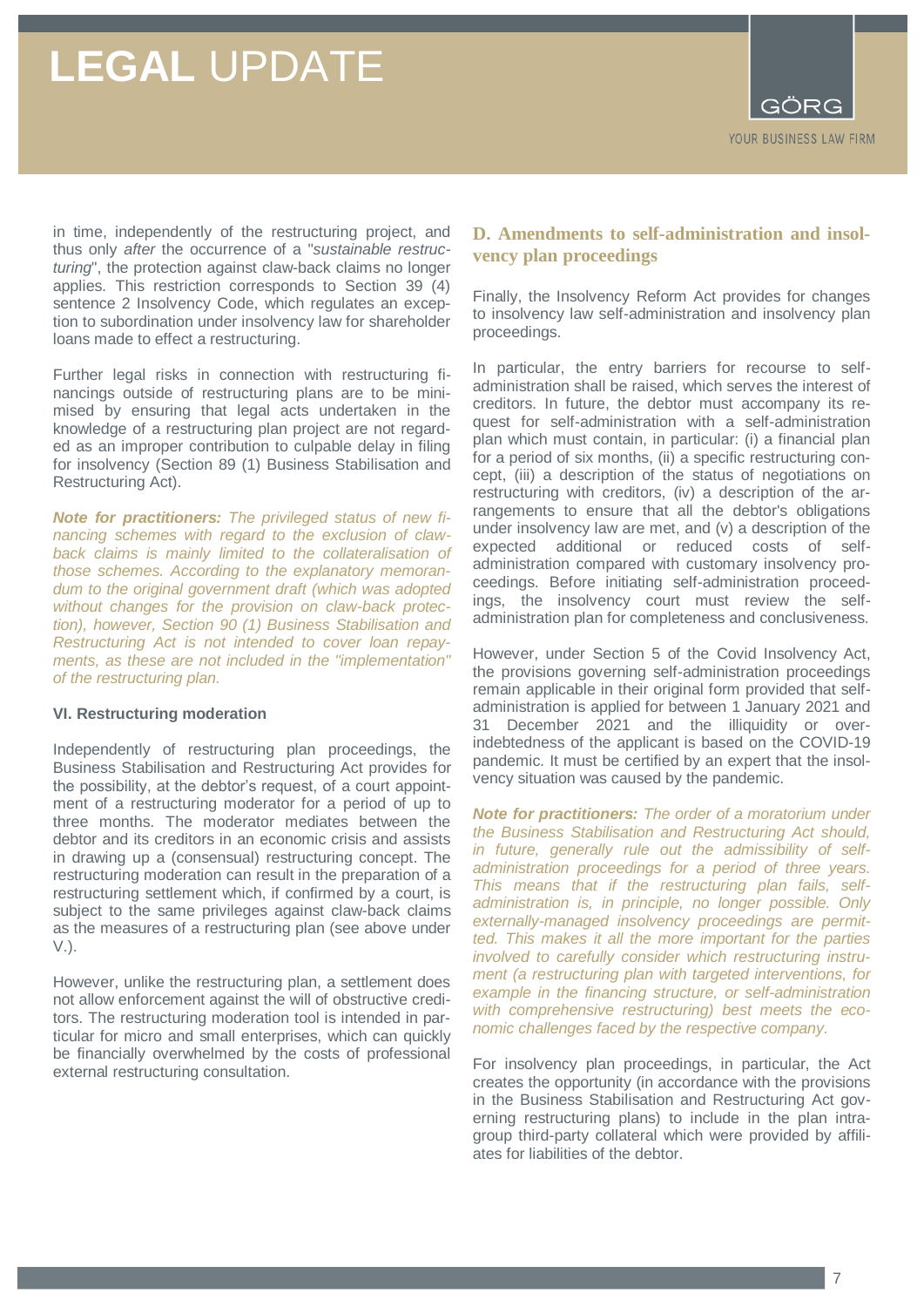GÖRG YOUR BUSINESS LAW FIRM

### **E. Conclusion**

The Insolvency Reform Act is not limited to implementing the minimum requirements under EU law, but rather chooses a "big solution" with the introduction of an independent restructuring framework, although this takes the form of an optional modular system. The high degree of flexibilisation opens up wide avenues for structuring insolvency and related proceedings, even where the Insolvency Reform Act falls short of possible pre-insolvency restructuring proceedings opportunities by leaving out the instrument of contract termination.

The Insolvency Reform Act adds sensible provisions to German restructuring and reorganisation law. In particular, the planned restructuring framework provides a solution for cases where restructuring (in particular balancesheet restructuring) risks failure owing to resistance from

individual holdout creditors. The law may be particularly relevant for companies with high financing liabilities (perhaps also as a result of taking out KfW loans made available in connection with the COVID-19 pandemic) and rent or tax liabilities which have been deferred under COVID-19 support measures. Only practical experience can show how broad the scope of the new laws or the advantages they confer, will be (in addition to a wellprepared self-administration procedure). The Insolvency Reform Act provides more nuanced solutions for German reorganisation and restructuring law, so that it should be possible, at least in part, to prevent the kind of "escape" into foreign legal systems seen in the past. In particular, as a result of removing opportunities to terminate contracts, the opportunities to potentially make use of foreign legal systems (to the extent applicable) will still need to be taken into account in restructuring law considerations.